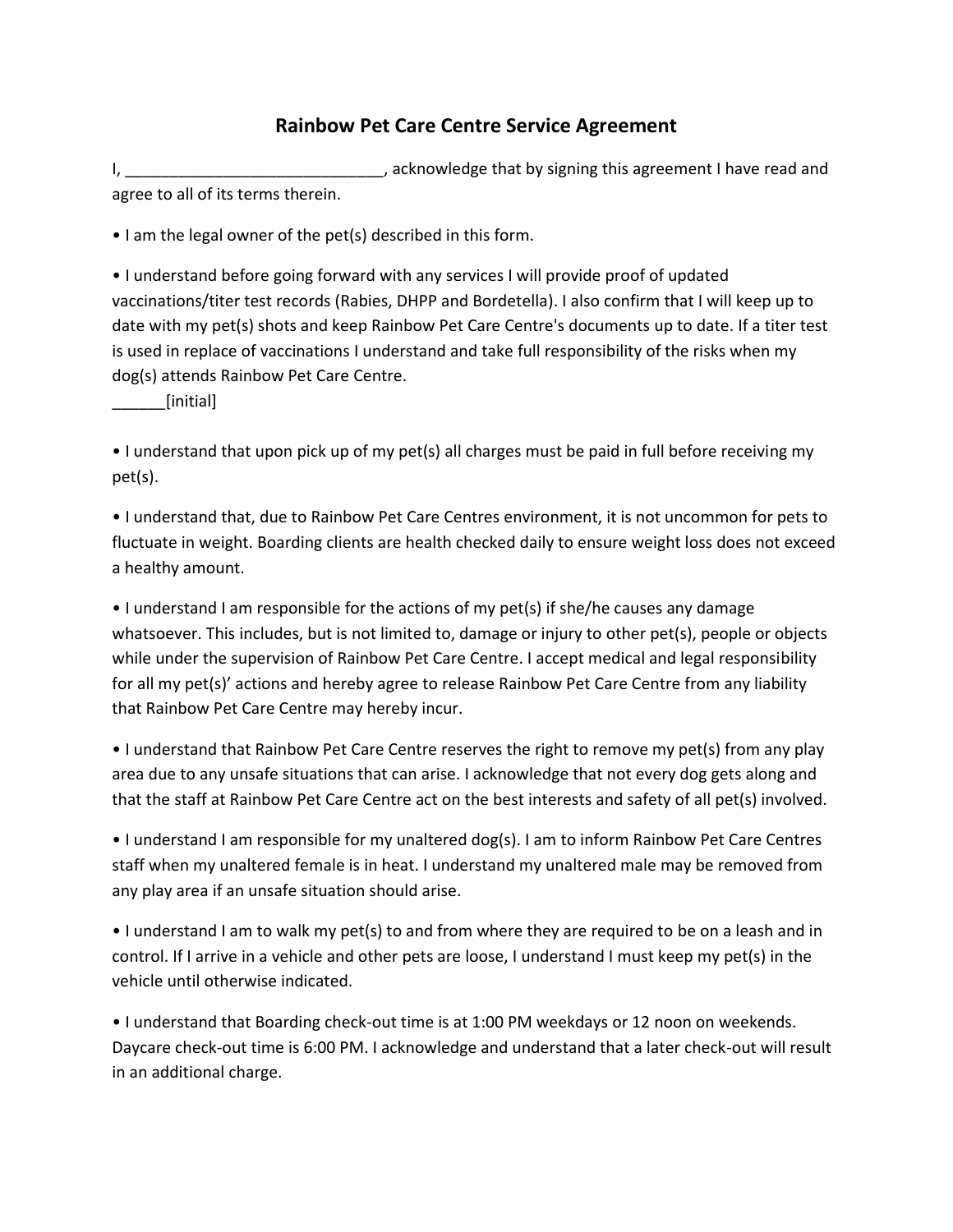• I understand within five [5] days of a scheduled pick up, any unclaimed pet(s) shall be placed in the care of Calgary Animal Services, The Calgary Humane Society or a rescue Rainbow Pet Care Centre's choice. I acknowledge and understand that as the owner I am responsible for ALL associated charges.

•I understand I will not attempt to enter the kennel (main kennel and village cabins) without receiving permission and being accompanied by a Rainbow Pet Care Centre staff.

• I consent and allow my pet(s) to be photographed while in the care of Rainbow Pet Care Centre. I further acknowledge this footage is property of Rainbow Pet Care Centre and may be used in its online publications and/or for marketing/advertising purposes.

•I understand that while Rainbow Pet Care tries to stay on top of allergies, treats, kibble and food may be dropped and pick-up by said pet(s).

• I understand that extra services, such as administrating medications, providing extra food, extra exercise, and so forth, may be subject to extra charges to be determined by Rainbow Pet Care Centre.

• I understand it is my responsibility to provide Rainbow Pet Care Centre with enough bedding, bones, and food for my pet(s) while they are staying under Rainbow Pet Care Centre's care. I also confirm I will provide a few extra days' worth of food in the case my pet(s)' stay is extended.

• I understand Rainbow Pet Care Centre won't release my pet(s) to another person other than the acknowledged owner without the owner's consent first.

• I understand it is my emergency contacts responsibility to take care of any vet trips unless Rainbow Pet Care Centre determines said pet(s) needs immediate care. I confirm I have picked a reliable emergency contact and have informed them. If I choose to not give an emergency contact it is Rainbow Pet Cares Centres decision on what actions to proceed with if I am unavailable.

• I recognize that by bringing my pets to Rainbow Pet Care Centre, minor cuts or scratches are inevitable though the pets are carefully supervised at all times by staff. Staff and the owner(s) do their utmost to keep the pet(s) safe; however, there is no guarantee that a more serious incident (scuffles, fighting, pet loss, even death) will not occur.

• I understand that in order to provide care, it may be necessary to take my pet(s) out of the facility, and although many precautions are taken, I do not hold Rainbow Pet Care Centre responsible for circumstances beyond their control.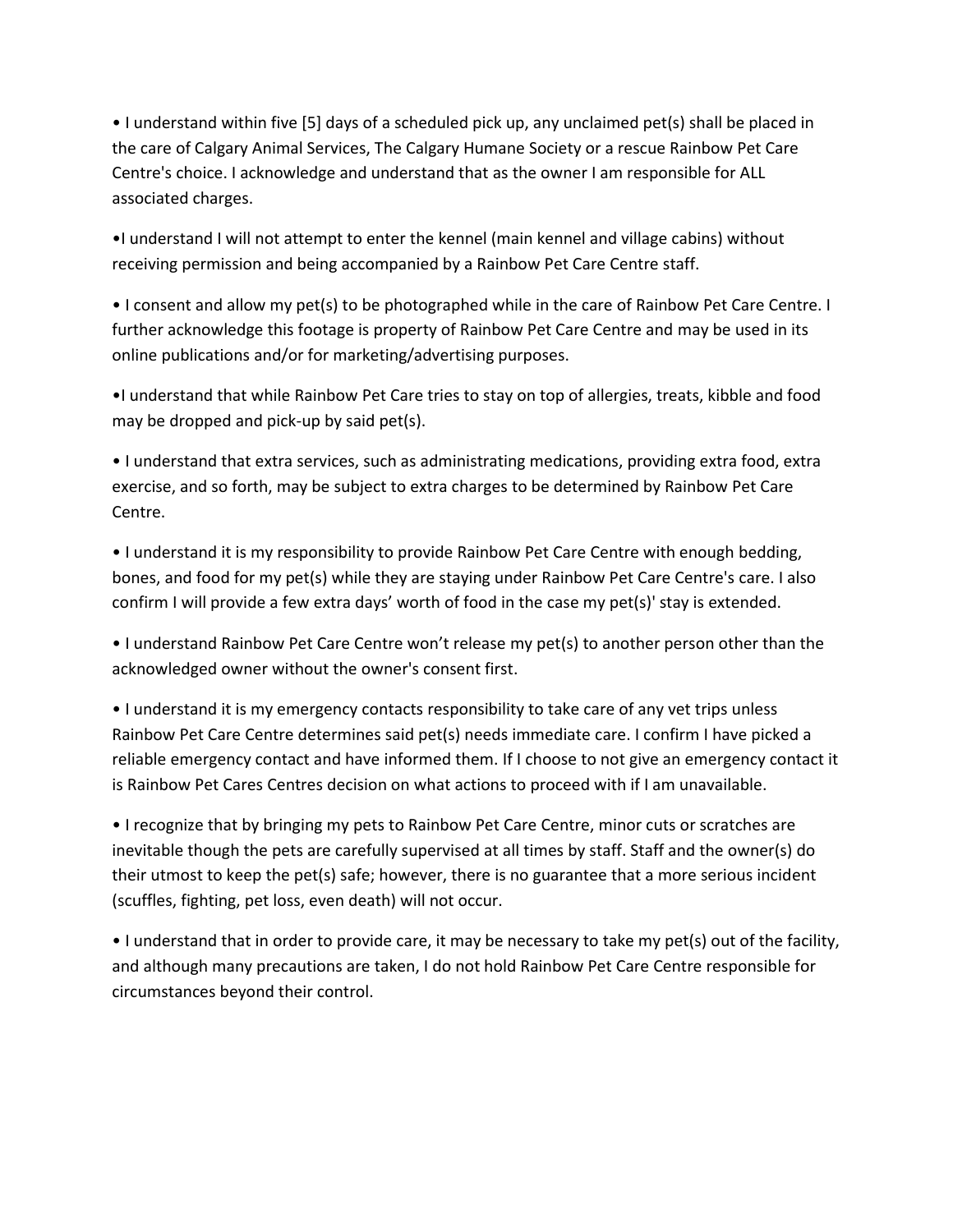• In the case of an emergency, as so determined by management/owner(s) or staff of Rainbow Pet Care Centre, if myself, or the emergency contact given is unreachable, I hereby give consent to Rainbow Pet Care Centre management/owner(s)/staff to seek emergency care at any accessible vet clinic or animal emergency hospital as deemed necessary. I agree that I will be solely responsible for any and all medical expenses that are incurred on behalf of my pet(s) and I will reimburse Rainbow Pet Care Centre for the same. I authorize any vet bill up to the amount of \$

[initial]

In case of the event of a medical emergency I authorize lifesaving procedures such as CPR:

Yes. No.

Although Rainbow Pet Care Centre tries to be as pet friendly as possible, Rainbow Pet Care Centre is not always an appropriate environment for every dog.

I understand that Rainbow Pet Care Centre reserves the right to permanently remove my pet(s) from daycare or boarding at any time.

With my signature endorsed below I certify that I have read and understand the agreement, I agree to abide by the rules and regulations and accept all terms and conditions as set out. I understand that this contract shall cover this visit and all subsequent visits to Rainbow Pet Care Centre.

| Dated on this | day of |  |  |  |
|---------------|--------|--|--|--|
|---------------|--------|--|--|--|

Signature: \_\_\_\_\_\_\_\_\_\_\_\_\_\_\_\_\_\_\_\_\_\_\_\_\_\_\_\_\_\_\_\_\_\_\_\_\_.

Print Name: \_\_\_\_\_\_\_\_\_\_\_\_\_\_\_\_\_\_\_\_\_\_\_\_\_\_\_\_\_\_\_\_\_\_\_\_.



"A FIVE PAWS PET RESORT"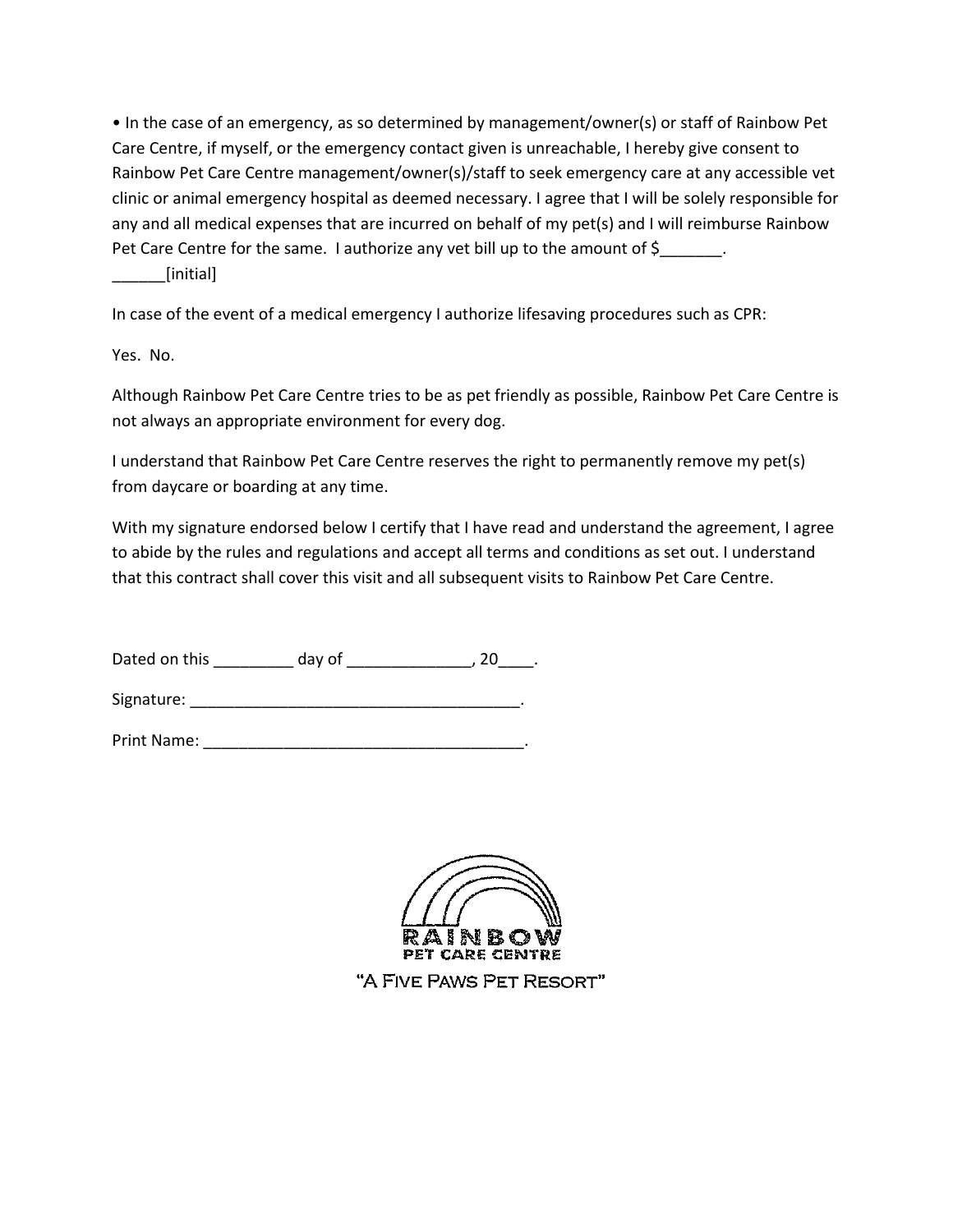## **Client information**

| Buzzer#: |                                                       |
|----------|-------------------------------------------------------|
|          |                                                       |
|          | Cell/Home/Work                                        |
|          |                                                       |
|          | Secondary e-mail:                                     |
|          |                                                       |
|          |                                                       |
|          | Primary phone:<br>Secondary phone:<br>Primary e-mail: |

| <b>Emergency Contact</b> |                   |
|--------------------------|-------------------|
| Name:                    |                   |
| Primary phone:           | Cell/Home/Work    |
| Secondary phone:         |                   |
| Primary e-mail:          | Secondary e-mail: |

| How did you hear about us? |                 |                        |           |  |  |  |
|----------------------------|-----------------|------------------------|-----------|--|--|--|
| Sign (highway)             | Sign (dog park) | Safeway shopping carts | Postcards |  |  |  |
| Recommendation<br>Who;     |                 | Other;                 |           |  |  |  |